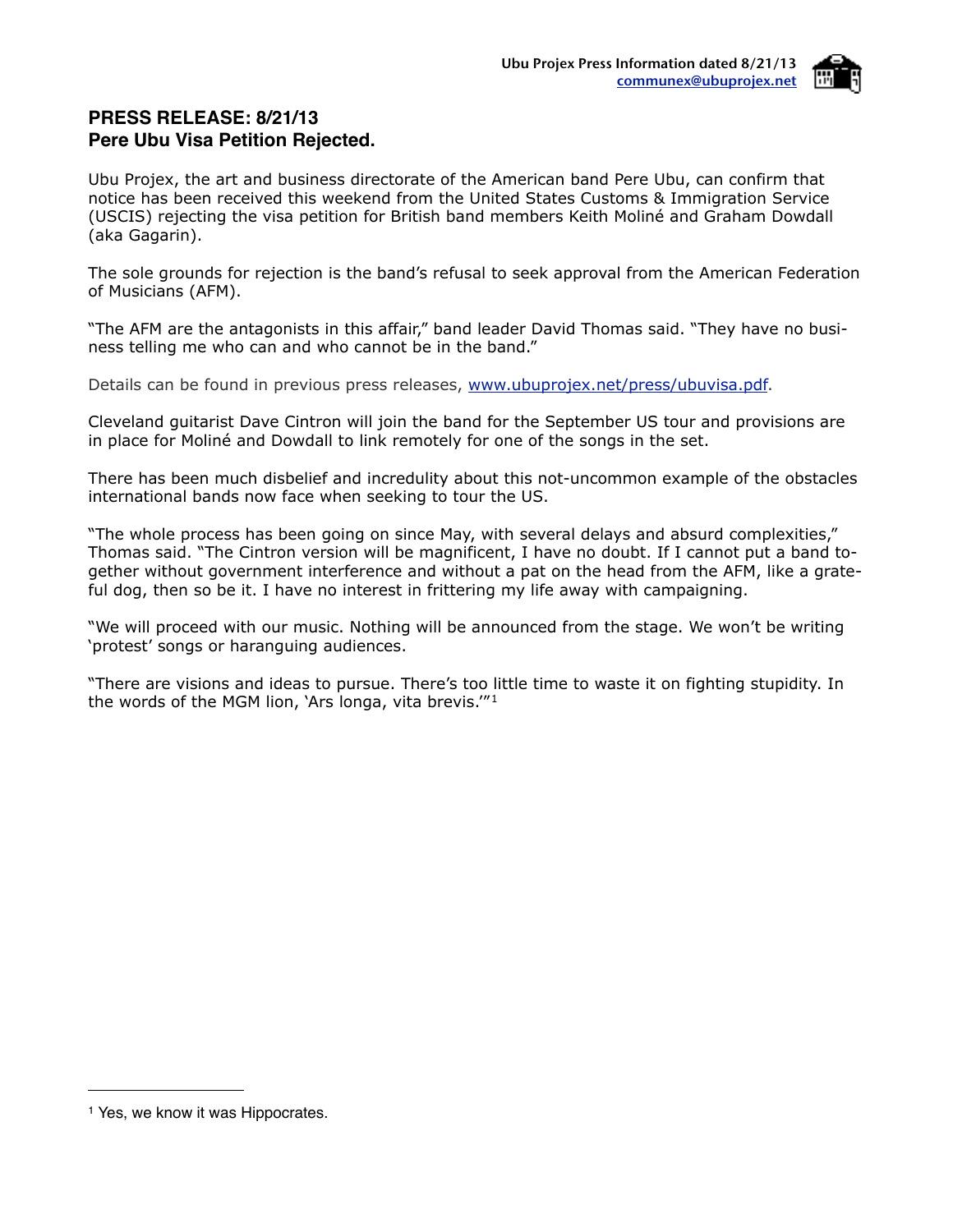

#### **PRESS RELEASE: 8/18/13 "We Fought the Faceless Government Clerk, and the Faceless Government Clerk Lost!"**

### *Following on from press release dated 8/11/13*

### *[\(www.ubuprojex.net/press/ubuvisa.pdf\)](http://www.ubuprojex.net/press/ubuvisa.pdf), Pere Ubu announce revised line-up and revolutionary remote performance from the two British group members.*

Pere Ubu has added Cleveland guitar maestro Dave Cintron to the lineup for its September tour of the eastern USA and Canada. Mr. Cintron substitutes for British guitarist Keith Moliné, who is unable to enter the US due to the visa approval process delays, ongoing since May. The group's second synthesizer, Gagarin, is also unable to join the band on tour, but plans are in progress to produce a remote performance live from their homes in London, by way of a complex cell/broadband system.

Band leader David Thomas says that the show will be different to the UK and Europe tours but it *will still* be Pere Ubu and the audience will be witness to the morph that is part of this band's unique history. "Mr. Cintron brings a unique perspective to the songs and we will subsume that into the collective. Pere Ubu is The Borg."

The improvisational nature of both the band's composition process and its performances means that all the songs in the set will have to be rewritten and relearned, particularly those from new album *Lady From Shanghai* (Fire Records).

"We will do what others call impossible," Thomas says. "The songs from the new album are antilogical, played in nonsensical structures and with inscrutable tunings. None of it can be written out or translated. We will devise new patterns of anti-logic.

"The remote performance will only be for one song but it's a victory nonetheless," Thomas said. "For a month I've been in my studio working on this project. Everyone says it can't be done... Oh well."

Gagarin was to play his own material as a support act in many of the tour's cities. Instead, Mr. Thomas will take to the stage and manage a remote performance of the music. Other members of Pere Ubu will contribute and Mr. Thomas promises to dance.

"Moral victories? We got a million of 'em," Thomas said. "And lots of Pyrrhic ones!"

Many fans are angered by what they see as an attack on freedom of expression. "With all due respect, it's nothing as grand as that," Thomas said. "Big organizations are comfortable with hierarchical methods of production, but the cultural history of the last hundred years is marked by the emergence and then dominance of a more chaotic folk methodology found in jazz, rock, blues and country music - music of the 'people.'

"The visa restrictions are the product of a mind set relevant to the 20s, when the hierarchical paradigm seemed to be the only game in town: orchestras, big bands, show bands, Tin Pan Alley, etc. Thomas Edison's invention of the phonograph/microphone would eventually change all that.

"Lawmakers, in response to the paradigm shift, have been encouraged to codify 'artistic merit' as a visa requirement. That's when you get a real mess - faceless government clerks ticking boxes.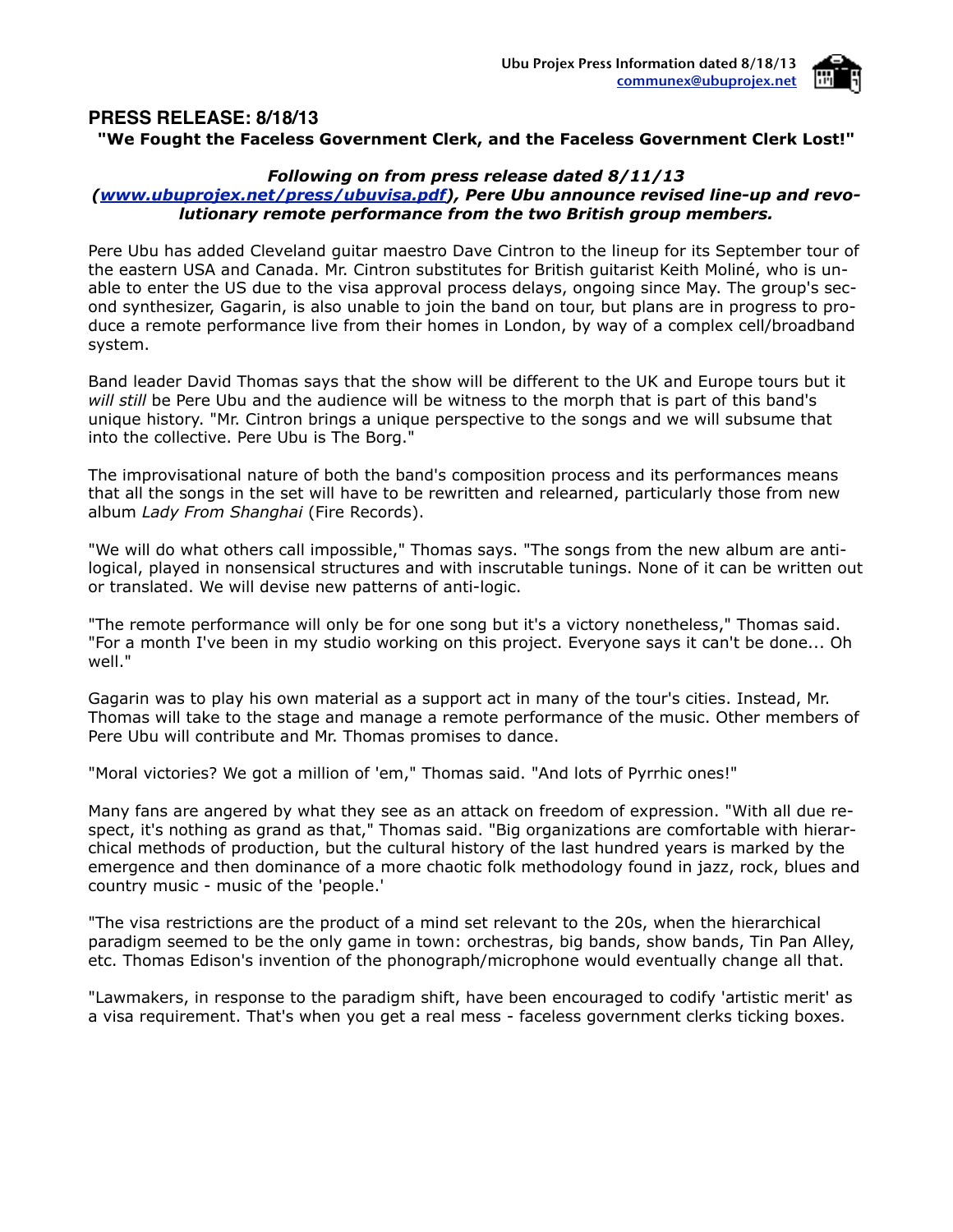

### **PRESS RELEASE: 8/11/13 Pere Ubu US Tour To Go Ahead Despite Visa Petition Delays**

# **The visa petition to allow American avant-rock band Pere Ubu to tour in America is, as of this date, still pending. Regardless of the outcome of that process, Pere Ubu will honor its concert dates this fall.**

"Fans have bought tickets, flights, hotels, and made plans," Pere Ubu's David Thomas said. "We will not let them down."

The American Federation of Musicians (AFM) is the latest and only remaining obstacle. If the band hands over a "consultation fee" of, at least, \$300, the union will send a letter to the US Customs & Immigration Service (USCIS) objecting or not objecting to the visa petition.

Two British citizens have been in the group for the last four years. To tour in America with those British citizens, Pere Ubu must prove that the band itself, or the individual musicians, are of ʻworld class' caliber and have a respected international reputation. Pere Ubu provided the USCIS with voluminous documentation spanning its thirty-eight year history that attested to the group's considerable reputation and nearly universal critical acclaim. The application states that the band must also seek a consultation from an appropriate labor organization.

"It's preposterous," Thomas said. "The USCIS note on their website that a negative or even positive response from a union does not affect their decision. Why, then, are we required to ʻpay off' the union?"

"I do not recognize the musician union's authority in this matter," said Thomas, a US citizen resident in the United Kingdom. "If Steven Tyler wants some guy from Greater Lower Slobovia to be the guitarist in Aerosmith, then what right does the Government have, through its deputies in the AFM, to comment on the validity of Mr. Tyler's choice? More to the point, musicians in a band like Pere Ubu are not interchangeable - when someone new comes in we have to re-compose the entire repertoire.

"A foreign tool maker wants to work in the US. There are a 100,000 unemployed tool makers in the US, all of whom can do the same job. A union, sensibly, might have a say in the matter. There are a 100,000 unemployed musicians in the US. Not one of them could ʻfill in' with a band like Pere Ubu."

It was also noted in the petition that Pere Ubu is a group of mavericks - independent contractors and amateur musicians who have forged an iconoclastic path for nearly forty years. All are co-composers in a group that relies heavily on improvisation. More than twenty-three albums have been released on both major and independent labels, including Mercury, Phonogram, Geffen, Chrysalis, Cooking Vinyl, Rough Trade and Universal.

"The AFM has a role in many areas of the music industry," Mr. Thomas said. "But, as regards Pere Ubu, they are not relevant. We provided the USCIS with all that they asked for but I said,